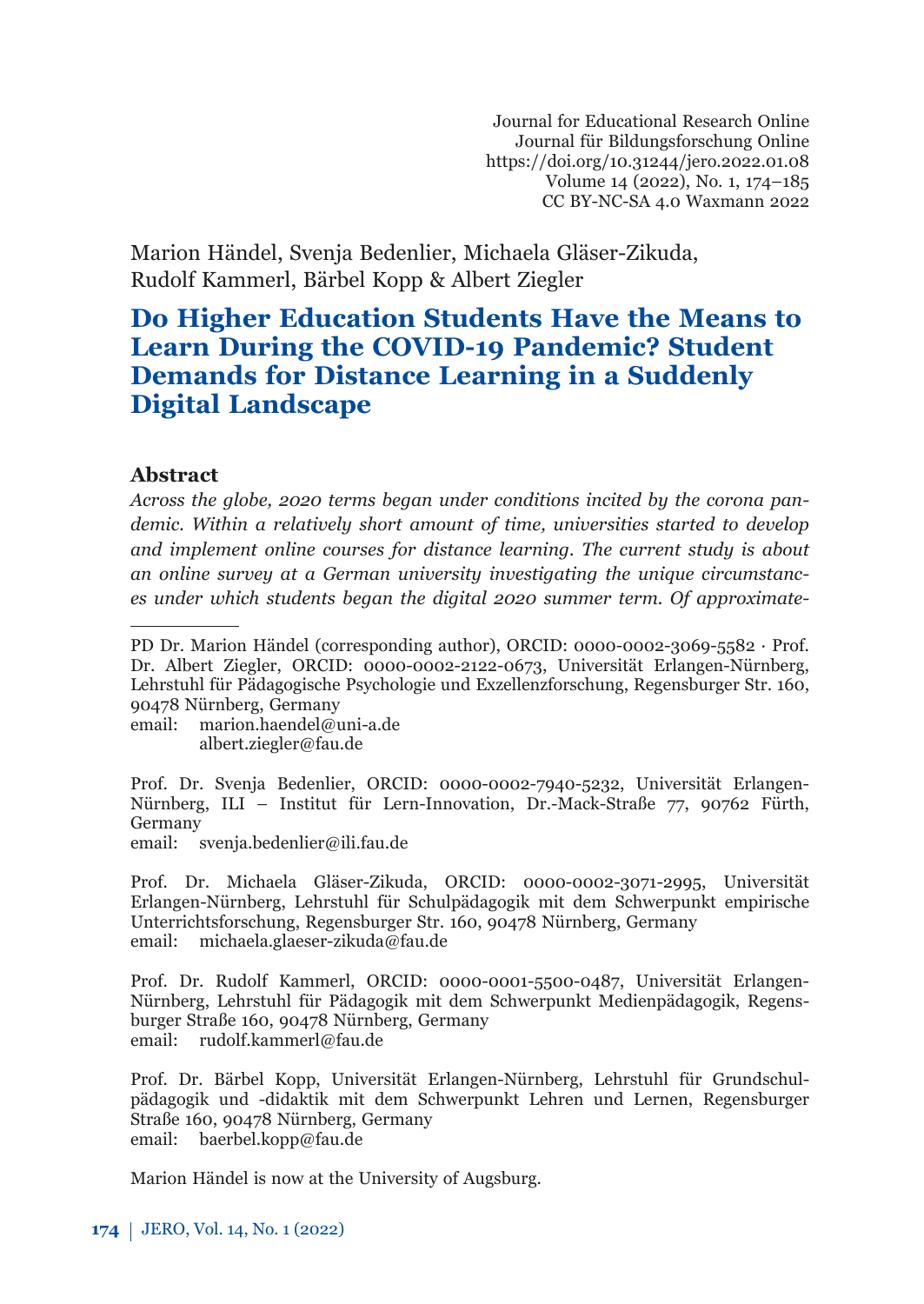*ly 38 500 students, N = 5563 students from across all institutional faculties took part in the survey. Results indicate how well students are equipped with devices for digital learning, what kind of experiences they have already made with online learning, and how competent they reported feeling regarding digital learning. The study provides important insights into digital higher education during the exceptional pandemic situation. The results are intended to feed into student counselling systems via support by way of access to devices or courses regarding digital skills, or through counselling for students with special social burdens.*

### **Keywords**

*higher education, e-learning, digital readiness, COVID-19 pandemic*

## **Verfügen Studierende über die Mittel und Wege, um während der Coronaviruspandemie zu lernen? Bedarfe für Online-Lehre in einer plötzlich digitalisierten Landschaft**

### **Zusammenfassung**

*Weltweit begann das Jahr 2020 unter dem Einfluss der Coronapandemie. Innerhalb sehr kurzer Zeit begannen Universitäten, Online-Kurse für den Fernunterricht zu entwickeln und implementieren. Die vorliegende Studie untersuchte anhand einer Online-Umfrage an einer deutschen Universität die besonderen Umstände, unter denen Studierende das digitale Sommersemester 2020 begannen. Von etwa 38 500 Studierenden nahmen N = 5563 Studierende aller Fakultäten an der Umfrage teil. Die Ergebnisse zeigen, wie gut die Studierenden mit Geräten für das digitale Lernen ausgestattet sind, welche Erfahrungen sie zuvor bereits mit dem Online-Lernen gemacht hatten und wie kompetent sie sich in Bezug auf das digitale Lernen fühlen. Die Studie liefert wichtige Einblicke in die digitale Hochschulbildung während der außergewöhnlichen Pandemiesituation. Die Ergebnisse können in studentische Beratungssysteme einfließen, sei es durch Unterstützung beim Zugang zu Geräten, durch Kurse zu digitalen Schlüsselkompetenzen oder durch Beratung von Studierenden mit besonderen sozialen Belastungen.*

### **Schlagworte**

*Hochschulbildung, E-Learning, Digital Readiness, Coronapandemie*

## **1. Introduction**

The corona pandemic led to an ad hoc changeover at universities across the globe from predominantly face-to-face teaching to exclusively digitally supported teaching formats ("emergency remote teaching"; Bond et al., 2021; Hodges et al., 2020). Studies on remote learning provide important insights into student equipment and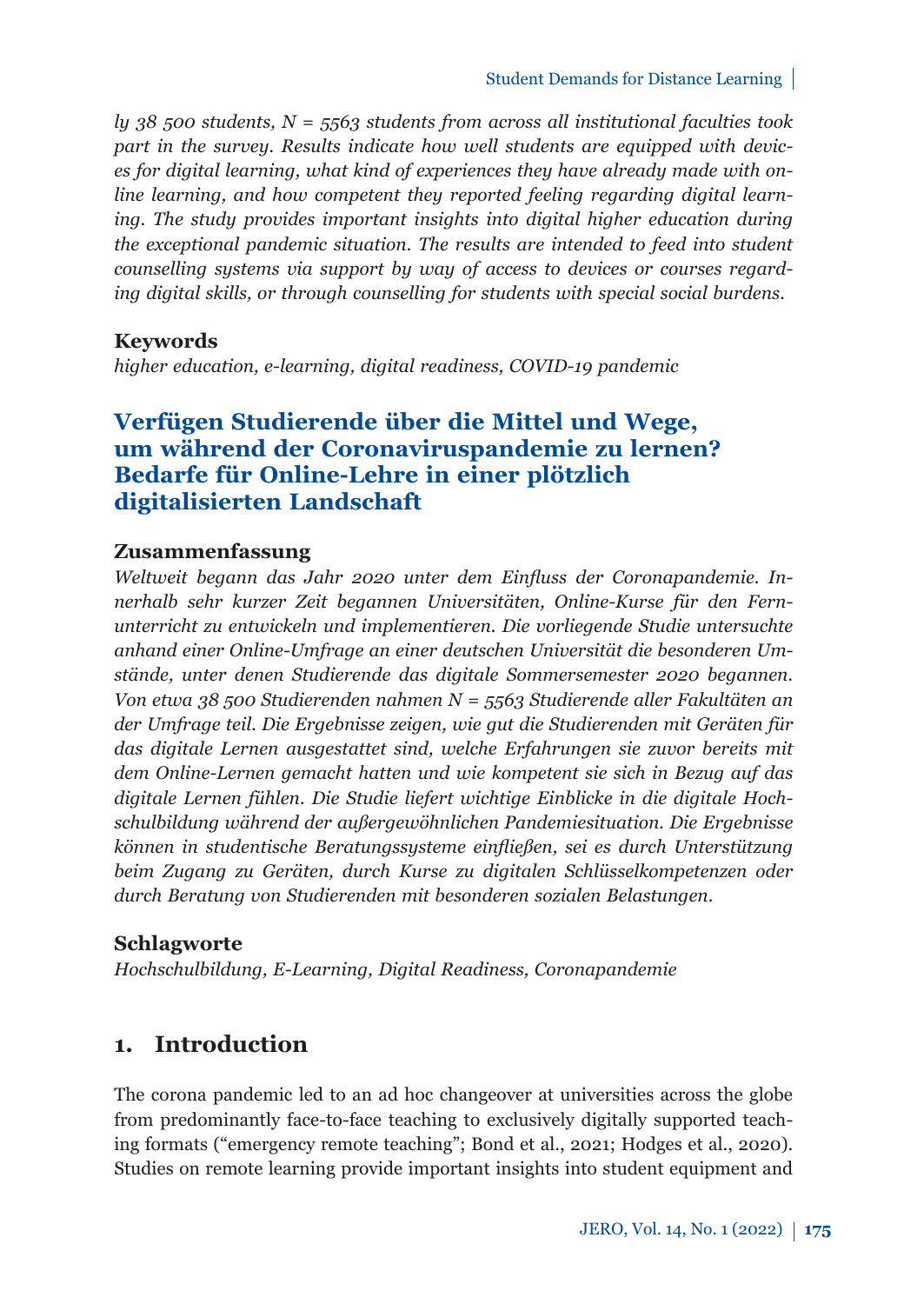engagement. However, those studies do not transfer to the current situation of distance learning in a suddenly digital landscape. Hence, the current study investigates student technical equipment, experiences, digital skills, and further possible individual and contextual challenges at a German university.

Studies on technical equipment and media use by students suggest that higher education students have a range of digital devices at their disposal (e.g., Dolch & Zawacki-Richter, 2018; Sailer et al., 2018) – although inter-individual differences are to be expected. For example, the media-use study by Zawacki-Richter et al. (2016) revealed that female students use social networks more often during their studies than did male students. Differences are furthermore to be expected between traditional and non-traditional students (e.g., those with children; see Paulsen & McCormick, 2020) as well as due to study subject. For example, the study by Weber et al. (2019) found information-seeking behavior relative to study subject: students of the humanities or social sciences more often consult libraries but less often use online resources for information seeking.

In emergency remote teaching, students' digital readiness might contribute to how students cope with the change to online formats. Inter alia, skills regarding the use of digital tools as well as information seeking or information sharing behavior seem to be important (Hong & Kim, 2018; Rubach & Lazarides, 2019; Weber et al., 2019). For example, students with high self-confidence in the use of digital technologies seem to have significantly fewer barriers in social interaction or motivation (Muilenburg & Berge, 2005).

Accordingly, the success of the switch to digital teaching in the pandemic situation may depend on access to digital devices, previous experience in media use, as well as students' digital skills. In contrast to students purposefully enrolling in a course of study at a distance teaching university (cf. Stöter et al., 2014), students during the corona pandemic did not voluntarily choose to participate in a digital semester themselves but had to adopt a quick and pragmatic approach in the wake of the pandemic (Kerres, 2020). Due to contact restrictions, students were more dependent than usual on their personal equipment because access to computer rooms could no longer be provided at universities. Furthermore, students were less able to receive technical assistance through personal contact. Finally, subgroups of students with children might have faced further challenges due to a lack of childcare (daycare and school closures).

## **2. Aims of the Study**

The aim of the study is to assess how students are equipped for the first pandemic online semester by way of equipment with digital devices, e-learning experiences, and digital skills. The study aims to identify groups of students with digital learning accessibility difficulties. In line with previous study results, gender- and subject-specific differences can be assumed. Furthermore, differences among study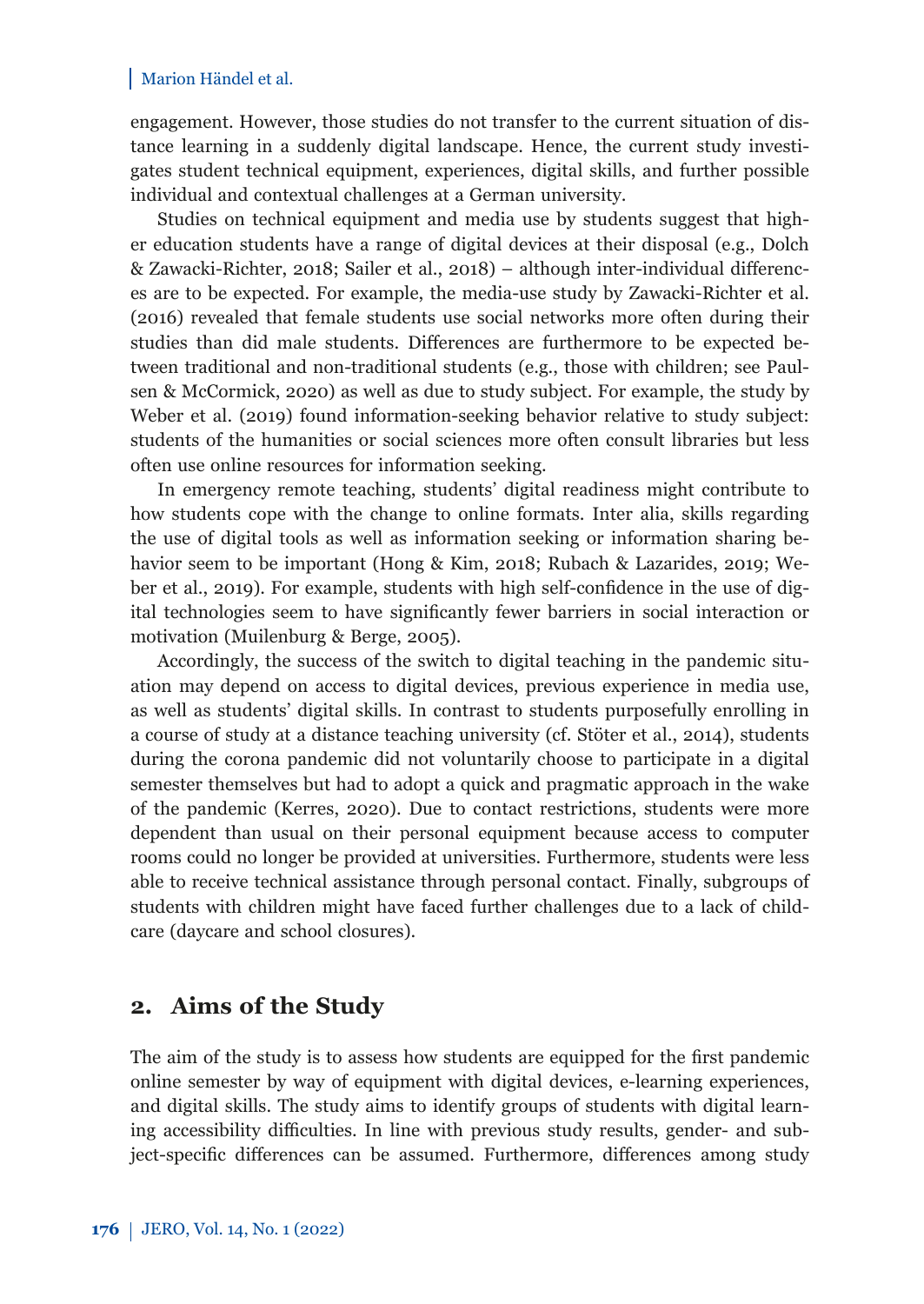experience and domestic condition are considered. We investigate two research questions (RQ):

- RQ 1: How well are higher education students prepared for a complete shift to digital distance learning?
- RQ2: What are the specific preconditions of higher education students with respect to their expected degree, study subject, gender, or domestic conditions?

## **3. Method**

The study reports the first measurement of an online survey study during the summer semester 2020 (Bedenlier et al., 2021; Händel et al., 2020), to which all students at a full university were invited. The current report refers to data of the week before the start of the official lecture period, where all students enrolled at the university were invited via email to take part in a survey on the general conditions of digital teaching.

### **3.1 Instruments**

Students were asked about their workplace equipment (quiet workplace, internet access) as well as PC devices (desktop, tablet, notebook,  $min = 0$ ,  $max = 3$ ). Furthermore, experiences with nine e-learning offerings (see Table 2; Froebus & Bender, 2019) at the university were recorded: For each of the nine university e-learning offerings, students indicated whether they had used them before (min  $= 0$ , max  $= 9$ ).

Finally, two four-item subscales (Digital Tool Application – DTA, and Information-Sharing Behavior – ISB) from the Digital Readiness for Academic Engagement Questionnaire (DRAE; Hong & Kim, 2018) were used to assess students' self-assessed digital skills. The items had to be answered on a 6-point Likert scale  $(1 =$ *not at all correct* to  $6 = \text{completely correct}$ ; DTA:  $\alpha = .76$ , for example, "I can use software or apps on a computer or mobile device"; and ISB:  $\alpha = .83$ , for example, "I can interact with fellow students using real-time communication media, e.g., video conferencing tools or messenger services."

### **3.2 Sample**

In total, 5563 students (which corresponds to 15% of all students) took part in the survey; 62% of the respondents were female, 38% male, 0.3% non-binary; 14% did not provide any information on gender. The participating students were on average 23.2 years old  $(SD = 4.5)$  and were enrolled in their 4.5 semester  $(SD = 2.8)$ . Less than 5% of the respondents had at least one child to look after in the house-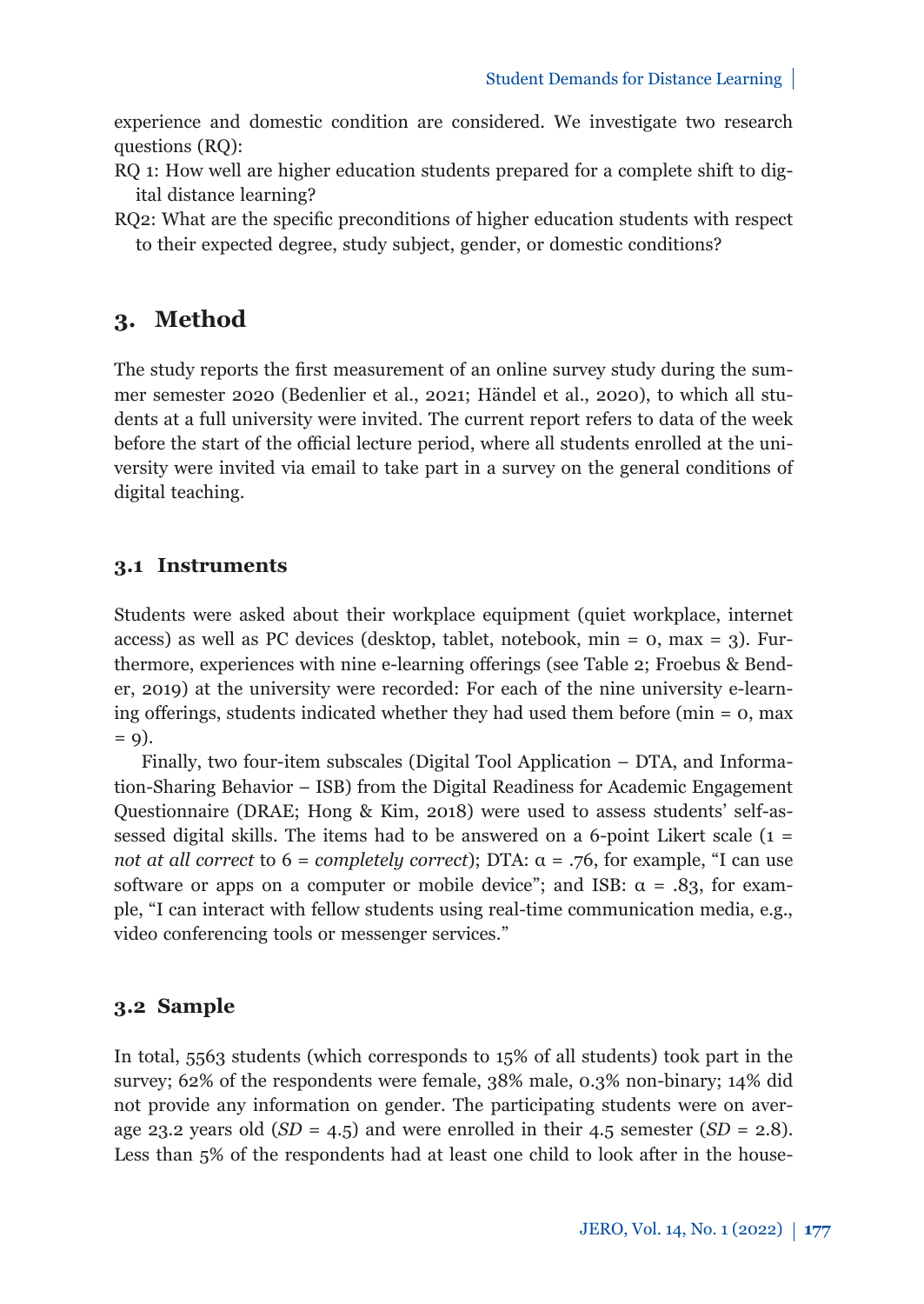hold, which corresponds to the distribution of students in Germany (Middendorff et al., 2017). Table 1 shows the relative frequencies in the surveyed sample. Students across all five faculties participated in the survey and the participation distribution corresponds well with the distribution within the university.

|                                                      | Students [%] |
|------------------------------------------------------|--------------|
| Faculty                                              |              |
| Faculty of Humanities, Social Sciences, and Theology | 27.6         |
| <b>Faculty of Sciences</b>                           | 12.8         |
| Faculty of Business, Economics, and Law              | 20.7         |
| <b>Faculty of Engineering</b>                        | 23.7         |
| <b>Faculty of Medicine</b>                           | 15.2         |
| Expected degree                                      |              |
| Bachelor                                             | 37.2         |
| Master                                               | 24.3         |
| State exam                                           | 35.4         |
| Doctoral exam                                        | 1.8          |
| Others                                               | 1.4          |

### Table 1: Sample Separately Reported by Faculty and Expected Degree

## **3.3 Data Analysis**

Descriptive statistics are reported to illustrate the current pandemic situation in higher education with regard to student digital equipment, relevant experience, and skills. Digital skills was correlated with (a) equipment and (b) e-learning experience. Finally, multivariate (co-)variance analyses were calculated to investigate possible group differences between subject cultures (operationalized via the respective faculty), gender, and required child care.

## **4. Results**

## **4.1 Descriptive Statistics**

Table 2 illustrates the availability of each workstation element and whether students had already used available e-learning features.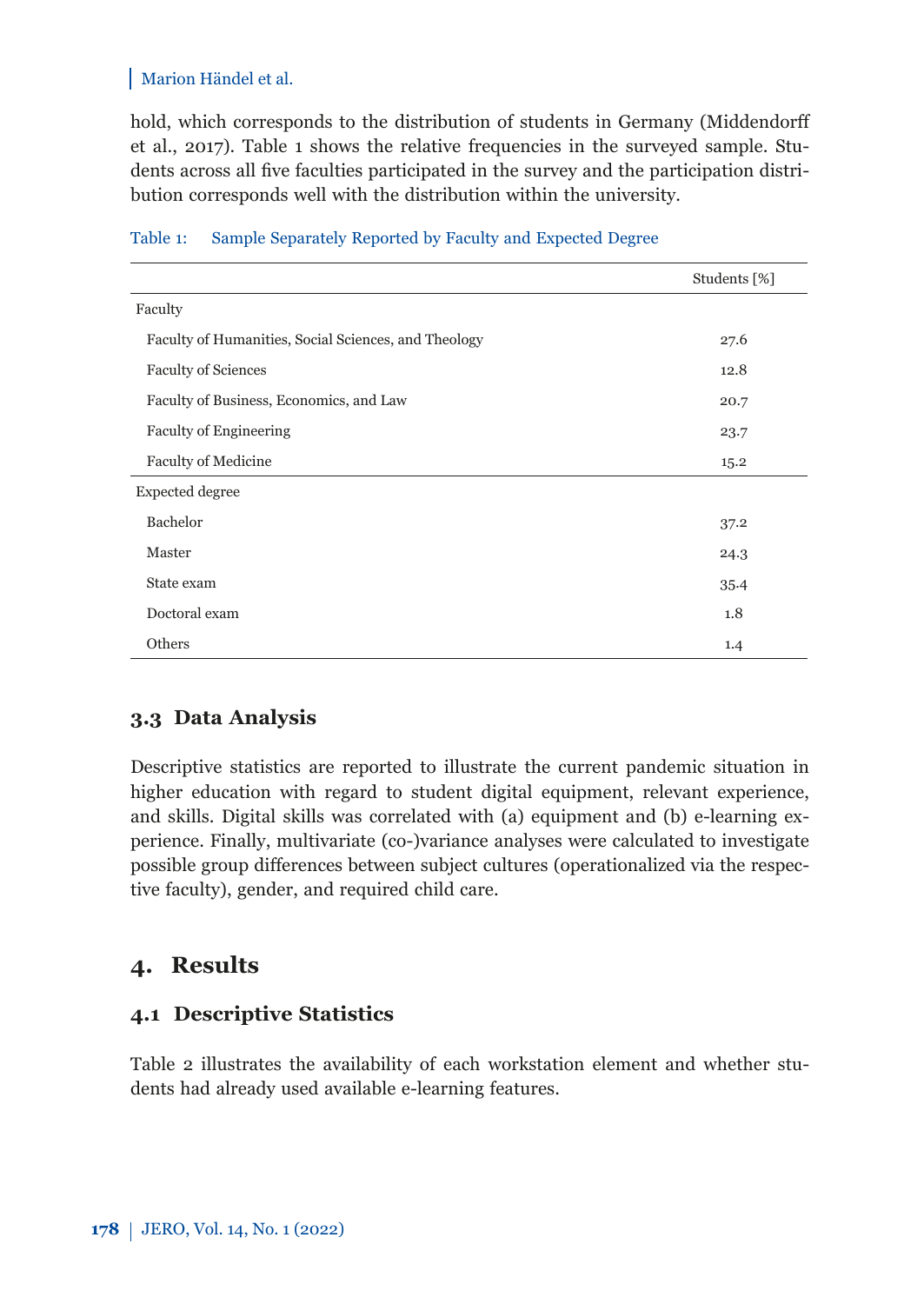| Equipment                                     | $_{M}$ | SD   |  |  |  |
|-----------------------------------------------|--------|------|--|--|--|
| Work area                                     | .91    | .29  |  |  |  |
| Internet access                               | 1.00   | .07  |  |  |  |
| Desktop-PC                                    | .31    | .46  |  |  |  |
| Notebook                                      | .91    | .29  |  |  |  |
| Tablet-PC                                     | .48    | .50  |  |  |  |
| Sum score PC devices                          | 1.70   | 0.71 |  |  |  |
| E-learning offering                           |        |      |  |  |  |
| Downloadable lecture notes/literature         | .92    | .27  |  |  |  |
| Lecture recordings                            | .67    | .47  |  |  |  |
| Live streams of lectures                      | .06    | .24  |  |  |  |
| Live media in courses                         | .49    | .50  |  |  |  |
| Online learning modules                       | .52    | .50  |  |  |  |
| Online communication and collaboration        | .63    | .48  |  |  |  |
| Other online-supported learning opportunities | $-35$  | .48  |  |  |  |
| E-tests                                       | .43    | .50  |  |  |  |
| Online self-tests for self-control            | .53    | .50  |  |  |  |
| Sum score e-learning experiences              | 4.57   | 2.09 |  |  |  |

Table 2: Availability of Technical Devices and Use of Previous E-Learning Offerings

*Note.*  $o = no$ ;  $1 = yes$ .

Less than 1% had neither a notebook, nor a desktop/tablet PC available. About half of the e-learning offerings had already been used by students, with a maximum for downloadable scripts and a minimum for live streams.

With regard to the assessed skills, the students considered themselves to be rather competent in the use of digital tools (DTA;  $M = 4.64$ ,  $SD = 0.91$ ) and in the sharing of digital information (ISB;  $M = 5.03$ ,  $SD = 0.94$ ).

Bivariate correlations indicate significant but weak correlations between equipment and previous e-learning experiences with self-assessed skills (.16  $\leq r \leq .20$ , *ps*  $< .001$ ).

## **4.2 Interindividual Differences in Equipment, Experience, and Self-Assessed Digital Skills**

### **4.2.1 Differences Relative to Desired Degree**

First, this study explored whether the desired degree – Bachelor's (BA) vs. Master's (MA) degree – had an influence on the handling of e-learning offers or digital skills. As expected, MA students reported a higher experience with universi-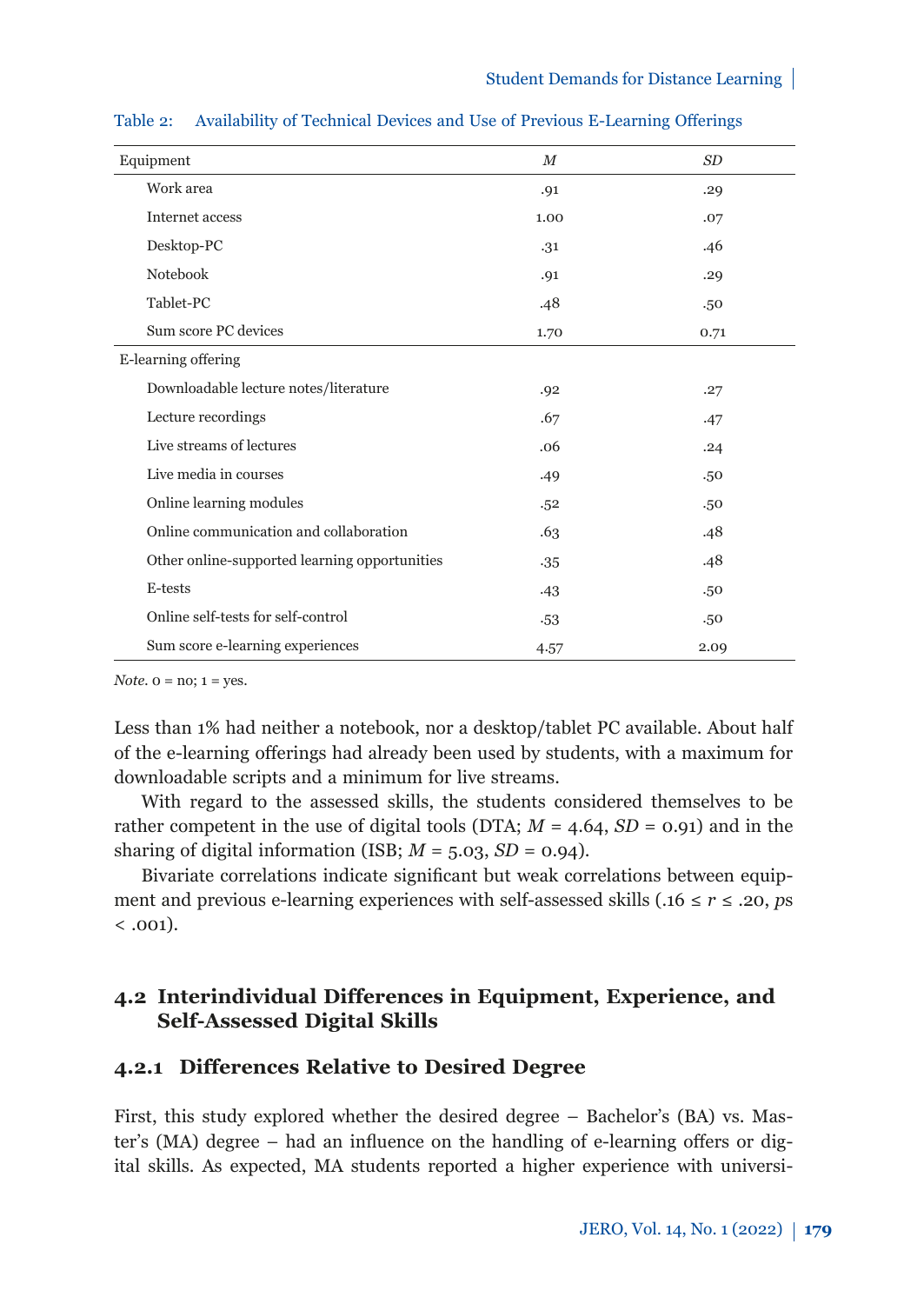ty e-learning offerings  $(M = 4.83, SD = 1.84)$  than did BA students  $(M = 4.33, SD)$  $= 2.16$ ),  $F(1, 3350) = 50.76$ ,  $p < .001$ ,  $n^2 = .02$ . Although both groups of students considered themselves relatively competent, the values among MA students were significantly higher (DTA:  $M = 5.00$ ,  $SD = 0.80$ ; ISB:  $M = 5.30$ ,  $SD = 0.86$ ) than among BA students (DTA: *M* = 4.67, *SD* = 0.89; ISB: *M* = 5.03, *SD* = 0.92), *F*(1, 3350) = 116.26,  $p < .001$ ,  $\eta^2 = .03$ , and  $F(1, 3350) = 72.14$ ,  $p < .001$ ,  $\eta^2 = .02$ . No significant differences were found with respect to computer equipment, *F*(1, 3350)  $= 1.72, p = .19.$ 

### **4.2.2 Gender Differences**

Male and female students significantly differed with regard to computer equipment,  $F(1, 4707) = 71.40$ ,  $p < .001$ ,  $p^2 = .02$ . Male students were slightly better equipped with digital devices ( $M = 1.81$  devices,  $SD = 0.73$ ) than were female students ( $M = 1.63$  devices,  $SD = 0.68$ ). There were no significant gender differences in the experience of university e-learning offerings,  $F(1, 4707) = 1.97$ ,  $p = .16$ . However, differences were found with regard to self-assessed computer skills. Male students rated their digital information sharing skills higher  $(M = 5.26, SD = 0.88)$ than did female students  $(M = 4.92, SD = 0.95)$ ,  $F(1, 4707) = 146.25, p < .001$ ,  $\eta^2$  = .03. A strong effect was shown with regard to the use of digital tools in favor of male students ( $M = 5.14$ ,  $SD = 0.76$ ) when compared to female students ( $M =$ 4.38,  $SD = 0.84$ ),  $F(1, 4707) = 957.25$ ,  $p < .001$ ,  $\eta^2 = .17$ .

### **4.2.3 Differences Relative to Subject Groups**

Significant subject differences of small effect size were found, DTA:  $F(4, 5481) =$ 136.14, *p* < .001, η² = .09; ISB: *F* (4, 5481) = 40.12, *p* < .001, η² = .03; experience with university e-learning offerings:  $F(4, 5481) = 25.40, p < .001, \eta^2 = .02$ ; computer equipment:  $F(4, 5481) = 9.92$ ,  $p < .001$ ,  $n^2 = .01$ ) (see Table 3 for descriptive values). Tukey post hoc tests indicate that for DTA and ISB, students from the Faculty of Engineering have higher scores than all other students. Students from the Faculty of Humanities, Social Sciences, and Theology as well as from the Faculty of Medicine have lower scores than do other students (*p*s < .01). Students from the Faculty of Sciences and of Business, Economics, and Law have similar self-assessed skills.

Similarly, students of the Faculty of Engineering are best equipped, and significantly better than those of the Faculty of Humanities, Social Sciences, and Theology and the Faculty of Business, Economics, and Law (*p*s < .05). Finally, students of the Faculty of Humanities, Social Sciences, and Theology are worse equipped than those of the Faculty of Medicine  $(p < .001)$ .

Deviating from this pattern, results concerning experiences with university e-learning offerings are highest in the Faculty of Business, Economics, and Law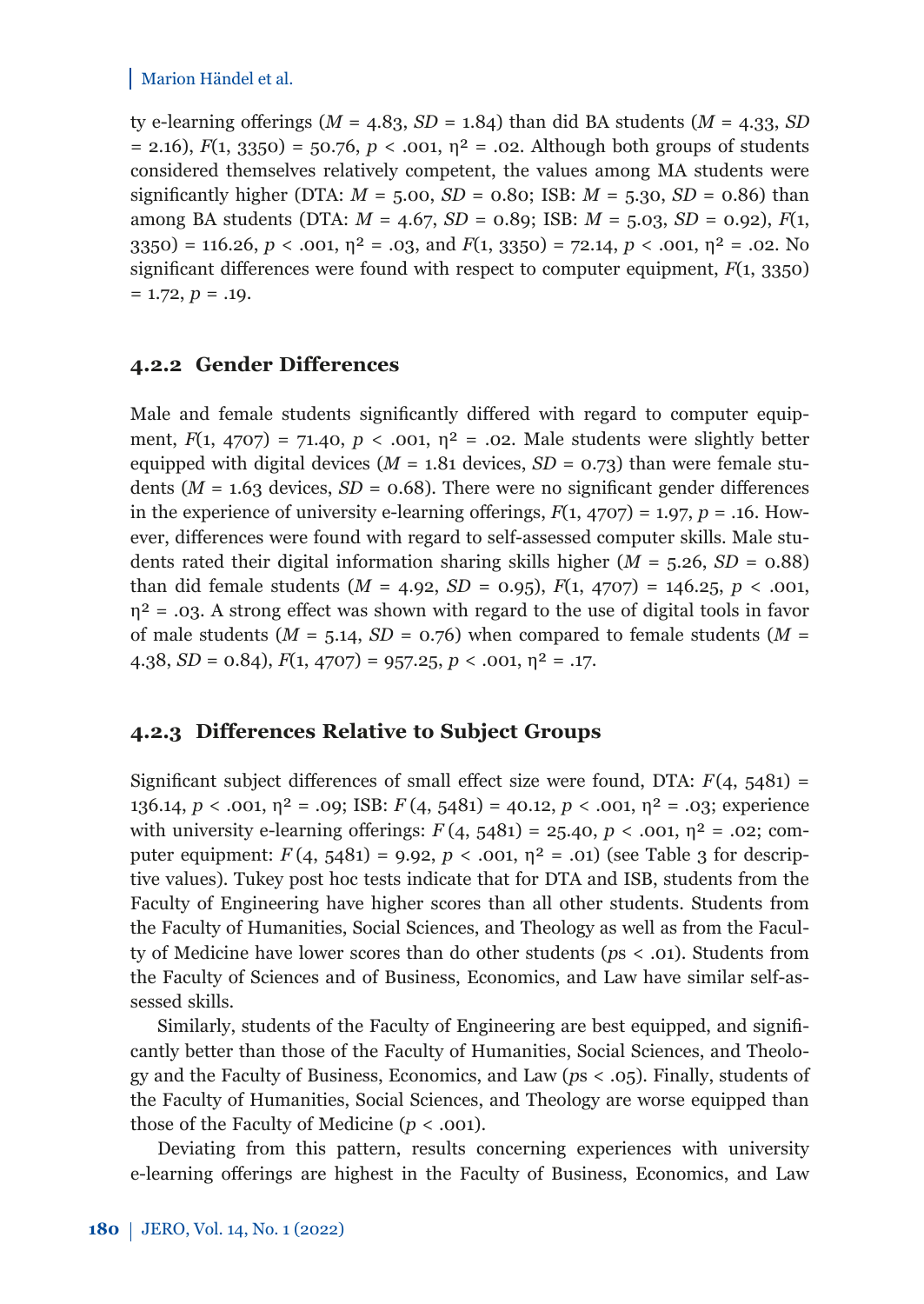(*p*s < .001) and lower in the Faculty of Sciences than in all other faculties (*p*s < .01) – with the exception of the Faculty of Humanities, Social Sciences, and Theology, where students similarly reported less experience with e-learning.

All effects remained significant when controlling for gender, although the effect sizes were smaller.

|                                                         | <b>DTA</b> |      | <b>ISB</b> |                | E-Learning       |                | Equipment |           |
|---------------------------------------------------------|------------|------|------------|----------------|------------------|----------------|-----------|-----------|
| Faculty                                                 | M          | SD   | M          | SD <sub></sub> | $\boldsymbol{M}$ | SD <sub></sub> | $_{M}$    | <i>SD</i> |
| Faculty of Humanities, Social<br>Sciences, and Theology | 4.43       | 0.90 | 4.88       | 0.97           | 4.38             | 2.11           | 1.62      | 0.70      |
| <b>Faculty of Sciences</b>                              | 4.68       | 0.90 | 5.03       | 0.93           | 4.25             | 1.87           | 1.69      | 0.70      |
| Faculty of Business, Economics,<br>and Law              | 4.61       | 0.86 | 5.08       | 0.92           | 5.10             | 1.97           | 1.69      | 0.72      |
| <b>Faculty of Engineering</b>                           | 5.09       | 0.80 | 5.28       | 0.88           | 4.67             | 1.98           | 1.77      | 0.71      |
| <b>Faculty of Medicine</b>                              | 4.34       | 0.91 | 4.86       | 0.93           | 4.63             | 2.47           | 1.77      | 0.67      |
| Total                                                   | 4.64       | 0.91 | 5.03       | 0.94           | 4.62             | 2.10           | 1.70      | 0.70      |

| Table 3: | Descriptive Values of Digital Skills, Previous E-Learning Experience, and |
|----------|---------------------------------------------------------------------------|
|          | Technical Equipment, Separately for the Students of Each Faculty          |

*Note.* DTA = digital tool application; ISB = information-sharing behavior.

## **4.2.4 Domestic Conditions**

Students with children may face particular challenges due to corona-related school and daycare closures. Significant differences were found with regard to the workplace. While 92% of the students without children had a quiet workplace, this was true for only 64% of the students with children,  $F(1, 5500) = 217.46$ ,  $p < .001$ ,  $p<sup>2</sup>$  $=$  .04. No significant differences were found in PC equipment,  $F(1, 5500) < 1$ , or in experience with university e-learning offerings,  $F(1, 5500) = 2.29$ ,  $p = .13$ . However, students with children considered themselves less digitally skilled (DTA: *M* = 4.64, *SD* = 0.91; ISB: *M* = 5.05, *SD* = 0.93) than students without children (DTA:  $M = 4.49$ ,  $SD = 0$ . 96; ISB:  $M = 4.69$ ,  $SD = 1.18$ ),  $F(1, 5500) = 7.32$ ,  $p = .01$ ,  $\eta^2 =$ .00, and  $F(1, 5500) = 33.10, p < .001, \eta^2 = .01$ , for DTA and ISB respectively.

## **5. Discussion**

The present study arose in the context of the radical switch to digital teaching exacerbated by the corona pandemic (cf. Kerres, 2020). An important feature of the survey is that, to obtain an inventory that was as unbiased as possible, the study was carried out before the onset of digital classes in the 2020 summer semester.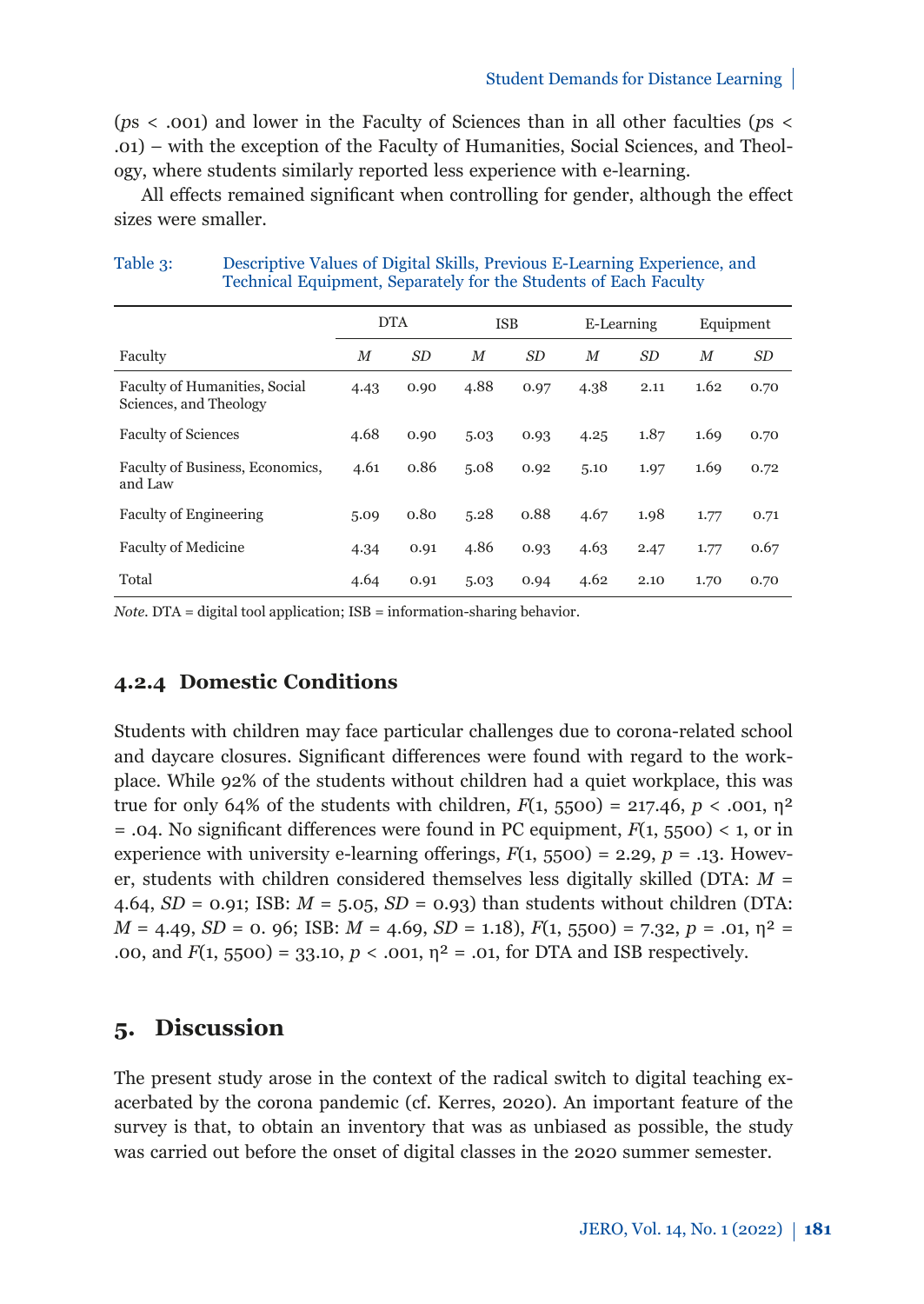Consistent with previous surveys (e.g., Sailer et al., 2018; Zawacki-Richter et al., 2016), almost all students appear to have access to a desktop PC, notebook or tablet PC. This is a promising precondition for the start of a digital semester (RQ1). Still, universities should not leave any student behind, and take account of students without access to technology for participating in an ad hoc digital semester. Individual digital skills were rated as rather high, with the ability to share digital information more pronounced than the ability to use different programs (Rubach & Lazarides, 2019).

The correlative analyses indicate an interrelation between equipment features and previous e-learning experiences with self-assessed skills. Although both constructs were surveyed simultaneously and thus, no causal conclusions can be drawn, this can still be interpreted as a possible indication that both the use of technical equipment and the experience gained lead to higher competences (Senkbeil et al., 2019).

Finally, group comparisons were made based on existing subject groups, study experience, gender, and domestic conditions to identify which groups of students start the digital semester well prepared (RQ2). Regarding technical equipment, differences were found in line with expectations. Overall effect sizes can be regarded as small. Still, due to differences with regard to gender, degree (BA vs. MA), and subjects, university management and deans of the faculties need to be aware that some groups of students might need support in order to achieve equity in digital distance learning. While no significant computer equipment differences were found for students with or without children, students with children were less likely to have an available and quiet workplace, that is, these students face more difficult study conditions not exclusively attributable to digital teaching (because this is precisely where digital teaching formats could also have advantages for students with children; see Zawacki-Richter et al., 2016), but rather due to a lack of childcare facilities.

Furthermore, significant differences in self-assessed digital skills were found that are in line with the pattern of results of *actual* measured competencies (Senkbeil et al., 2019). Hence, assuming that self-reported skills correlate with actual competencies, students enrolled in specific faculties might need training to achieve ICT literacy. Particularly with regard to the use of digital applications, considerable and large gender differences were found to the disadvantage of female students, which is in agreement with results regarding computer self-concept (Lim, 2001).

## **5.1 Limitations and Implications**

A first limitation relates to the sample, which might be a selective sample – either due to personal interest in the survey, or due to lacking internet access. Second, the results refer to only one university and do not provide detailed information on individual courses of study, socioeconomic status, or migration background. Third, digital skills were not recorded on the basis of a detailed competence test (cf. Senk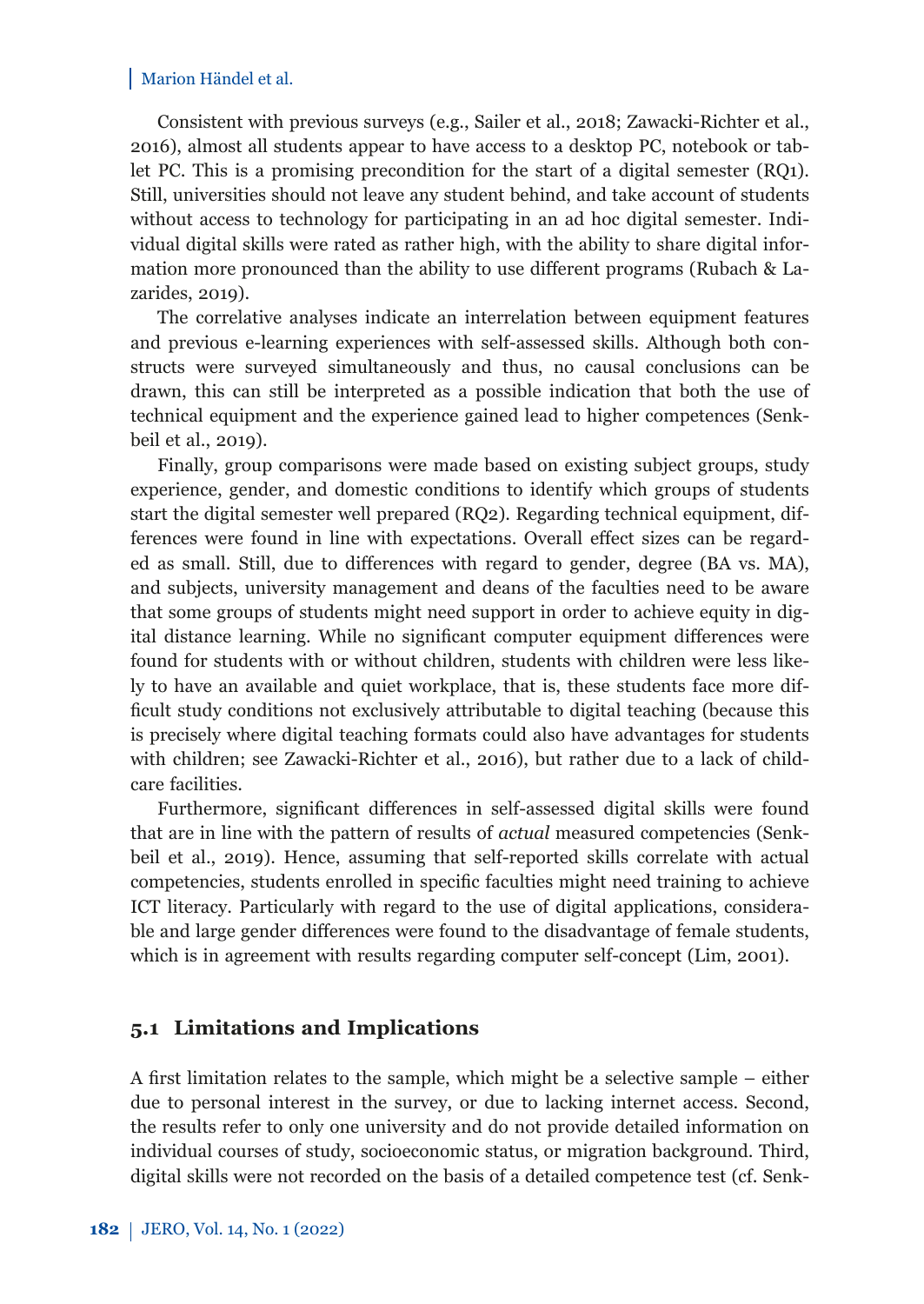beil et al., 2019) or behavioral data, but rather on two selected scales of self-assessed digital skills.

Still, the study is of relevance because it underscores the circumstances imposed upon students at the beginning of the 2020 summer semester. The survey provides important observations of student groups that need special support, in particular – either through courses on the use of digital media or through the consideration of their individual study situation, like one in which supplemental childcare is lacking or altogether absent. Of course, digital teaching formats that were developed within a few weeks cannot be compared with established digital or blended learning formats that have been planned by expert committees for the long term (cf. Hetzner & Schmidt, 2018; Kerres, 2020; Moskal et al., 2013). Nonetheless, the distance learning experiences brought about by the corona pandemic might contribute to a stronger and more equitable foundation for digital learning services in the long term. In addition to this stocktaking, a continuous and process-oriented investigation of the study conditions in this exceptional semester is required. That is, what (additional) resources are used by students during the semester; how do students develop computer skills; and what are the consequences of (sudden) digitalization in terms of student engagement (Bond et al., 2020) or student achievement.

#### **Acknowledgements**

We would like to thank the university management for supporting our study. We thank Désirée Bender and Nicole Froebus for their support in the preparation and implementation of the survey. We furthermore thank Miguelina Nuñez for her support in proof reading the manuscript.

This paper reports on a pre-registered study: [https://osf.io/68aus.](https://osf.io/68aus)

## **References**

- Bedenlier, S., Händel, M., Kammerl, R., Gläser-Zikuda, M., Kopp, K., & Ziegler, A. (2021). Akademische Mediennutzung Studierender im Corona-Semester 2020 – Digitalisierungsschub oder weiter wie bisher? [Student academic media use in the corona semester 2020 – digitalisation boost or business as usual?]. *Medienpädagogik, 40*, 229–252. https://doi.org/10.21240/mpaed/40/2021.11.18.X
- Bond, M., Bedenlier, S., Marín, V. I., & Händel, M. (2021). Emergency remote teaching in higher education: Mapping the first global online semester. *International Journal of Educational Technology in Higher Education, 18,* Article 50. https:// doi.org/10.1186/s41239-021-00282-x
- Bond, M., Buntins, K., Bedenlier, S., Zawacki-Richter, O., & Kerres, M. (2020). Mapping research in student engagement and educational technology in higher education: A systematic evidence map. *International Journal of Educational Technology in Higher Education, 17*, Article 2. https://doi.org/10.1186/s41239-019-0176-8
- Dolch, C., & Zawacki-Richter, O. (2018). Are students getting used to Learning Technology? Changing media usage patterns of traditional and non-traditional students in higher education. *[Research in Learning Technology](https://doi.org/10.25304/rlt.v26.2038)*, *26*. https://doi. org/10.25304/rlt.v26.2038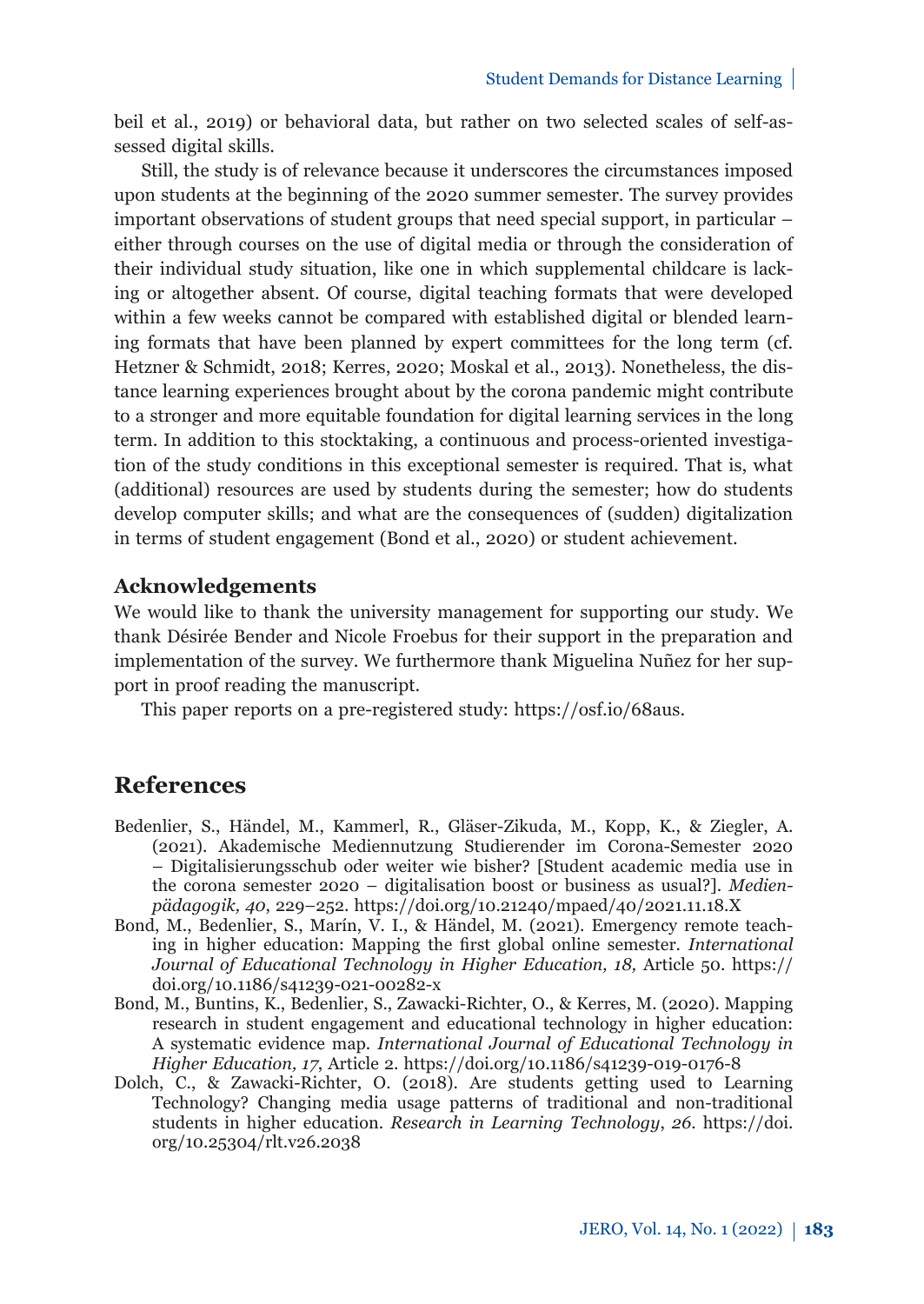- Froebus, N., & Bender, D. (2019). *Abschlussbericht zur FAU-Studierendenbefragung FAU-St 2019* [Final report on the FAU student survey FAU-St]. Friedrich-Alexander-Universität Erlangen-Nürnberg.
- Händel, M., Stephan, M., Gläser-Zikuda, M., Kopp, B., Bedenlier, S., & Ziegler, A. (2022). Digital readiness and its effects on higher education students' socio-emotional perceptions in the context of the COVID-19 pandemic. *Journal of Research on Technology in Education, 54*[\(2\), 267–280. https://doi.org/10.1080/15391523.2](https://doi.org/10.1080/15391523.2020.1846147) 020.1846147
- Hetzner, S., & Schmidt, C. (2018). Pimp your lecture: Digitalisierung der Lehre als Motor für Veränderung. Auftrag an die Organisationsentwicklung der Hochschule [Pimp your lecture: Digitisation of teaching as a driver for change. A mandate for the organisational development of the university]. *Synergien(n!). Beiträge zum Qualitätspakt Lehre im Jahre 2017*, *24*, 33–44. https://www.universitaetskolleg. [uni-hamburg.de/publikationen/uk-schriften-024.pdf](https://www.universitaetskolleg.uni-hamburg.de/publikationen/uk-schriften-024.pdf)
- Hodges, C. B., Moore, S., Lockee, B. B., Trust, T., & Bond, M. A. (2020, March 27). The difference between emergency remote teaching and online learning. *EDUCAUSE Review*. https://er.educause.edu/articles/2020/3/the-difference-between-emergency-remote-teaching-and-online-learning
- Hong, A. J., & Kim, H. J. (2018). College students' digital readiness for academic engagement (DRAE) scale: Scale development and validation. *The Asia-Pacific Education Researcher, 27*(4), 303–312. https://doi.org/10.1007/s40299-018- 0387-0
- Kerres, M. (2020). Against all odds: Education in Germany coping with Covid-19. *[Postdigital Science and Education, 2](https://doi.org/10.1007/s42438-020-00130-7)*(3), 690–694*.* https://doi.org/10.1007/ s42438-020-00130-7
- Lim, C. K. (2001). Computer self-efficacy, academic self-concept, and other predictors of satisfaction and future participation of adult distance learners. *American Journal of Distance Education, 15*(2), 41–51. https://doi.org/10.1080/08923640109527083
- Middendorff, E., Apolinarski, B., Becker, K., Bornkessel, P., Brandt, T., Heißenberg, S., & Poskowsky, J. (2017). *Zusammenfassung zur 21. Sozialerhebung des Deutschen Studentenwerks – durchgeführt vom Deutschen Zentrum für Hochschul- und Wissenschaftsforschung* [Summary of the 21st social survey of the German student union – conducted by the German Centre for Higher Education Research and [Science Studies\]. Bundesministerium für Bildung und Forschung. https://www.](https://www.studentenwerke.de/sites/default/files/se21_zusammenfassung_hauptbericht.pdf) studentenwerke.de/sites/default/files/se21\_zusammenfassung\_hauptbericht.pdf
- Moskal, P., Dziuban, C., & Hartman, J. (2013). Blended learning: A dangerous idea? *The Internet and Higher Education*, *18*, 15–23. https://doi.org/10.1016/j.iheduc.2012.12.001
- Muilenburg, L. Y., & Berge, Z. L. (2005). Student barriers to online learning: A factor analytic study. *Distance Education, 26*(1), 29–48. https://doi. [org/10.1080/01587910500081269](https://doi.org/10.1080/01587910500081269)
- Paulsen, J., & McCormick, A. C. (2020). Reassessing disparities in online learner student engagement in higher education. *Educational Researcher, 49*(1), 20–29. https://doi.org/10.3102/0013189X19898690
- Rubach, C., & Lazarides, R. (2019). Eine Skala zur Selbsteinschätzung digitaler Kompetenzen bei Lehramtsstudierenden [A measure for teacher students' self-evaluated digital competencies scale]. *Zeitschrift für Bildungsforschung, 9*(3), 345– 374. https://doi.org/10.1007/s35834-019-00248-0
- Sailer, M., Schultze-Pernice, F., Chernikova, O., Sailer, M., & Fischer, F. (2018). *Digitale Bildung an bayerischen Hochschulen – Ausstattung, Strategie, Qualifizierung und Medieneinsatz* [Digital education at Bavarian universities – Equipment, strategy, qualification, and media use]. Vereinigung der Bayerischen Wirtschaft e. V. [https://www.vbw-bayern.de/Redaktion/Frei-zugaengliche-Medien/Abteilungen-](https://www.vbw-bayern.de/Redaktion/Frei-zugaengliche-Medien/Abteilungen-GS/Bildung/Archiv/2018/Downloads/FINAL_Digitale_Bildung_an_bayerischen_Hochschulen-2018.pdf)